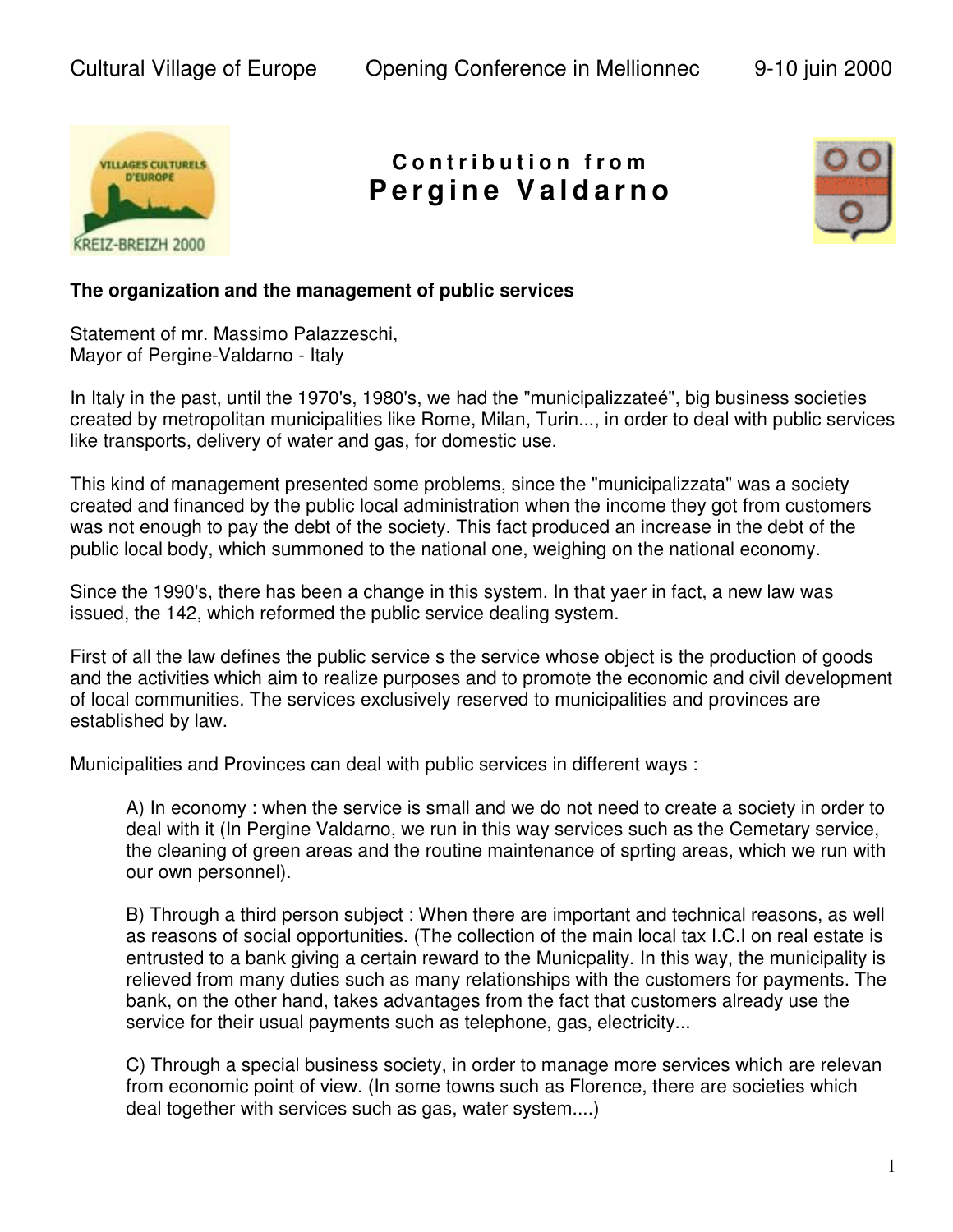D) Trough institution, for the exercice of social services wihtout economic relevance. (Usually it deals with cultural services, for exemple libraries, given by importyant persons. In Florence there is the library of the died ex-predident of the National Council Giovanni Spadolini. It contains many books. An institution has been created in which different public bodies, as the municipality, have been involved among which the Municipality. The institution hasn't got economic aims, but it is only a free service for students and readers.

E) Through joint-stock company or liability company, with prevailing public local capital. They have been constituted by the local body or at least the local body shares the capital. It is created when the particiaption of more public or private subjects is required, according to the nature of the service or to the territory the service involves.

This the comma E of the article 22 of the law 142-90. Ie represents the great innovation of the law, its opening to private subjects, the opportunity for the municipalities to whom the law imposes the economic balance, to enter with the largest share 51%, societies composed of privates as well. These societies have got economic relevance and tend to the production of profit from which they were previously forbidden by law.

National Governments which have been succeeded in Italy since that moment, have tried with this law and with others to balance the public administration which offered before very small productivity. They did so, by allowing municipalities to enter and manage the private society in order to increase productivity and to offer a more efficient and clear service, so that citizens are granted thier rights. This law and the following ones such as 241/90, 59 and 27/97, better known as Bassanini, from the name of the minister promoting them, have created a revolution in the public administration, where we have tried with this and other laws to redistribute competences between the centre and the periphery, in order to give citizens faster answers to their requests.

The presence of theseprivate and public enterprises has made services more efficient thanks to the larger number of professional workers and the manageriality of the service.

In our reality an important experience which sees municipalities acting together in Arezzo's province is the JOINT-Stock company for New Water, composed for the 52% of municipalities, provinces and mountain communities and the the 48% of the private partner, a french society dealing with waters "Suez Lyonnaise des Eaux", to whom the european contract has been adjudged.

The fact that the aim of the society is profit and that it is forced to invest in order to ameliorate the service, has got also a negative side : the increase in costs. In our Municiaplity, the cost for the use of water for citizens has increased from 8% to 12%, by passing from OUR direct dealing to the private one.

The previous management in fact, wasn't economically relevant, since the economic laws until few years ago imposed on municipalities to collect from citizens just part of the whole cost for water service directly. (Until 2 years ago, it was 80% of the total amount). Thos produced on the one hand a cheaper service for citizens, on the other hand it increased public debt. Nowadays the Galli law, and other regional executive laws don't allow the municipality to manage the service.

Moreover, the investments for potability, for the rebuilding of water works, drainage system can be granted only by a big society and not only by the municipality anylonger. We are going towards a time when water will be considered a precious good.